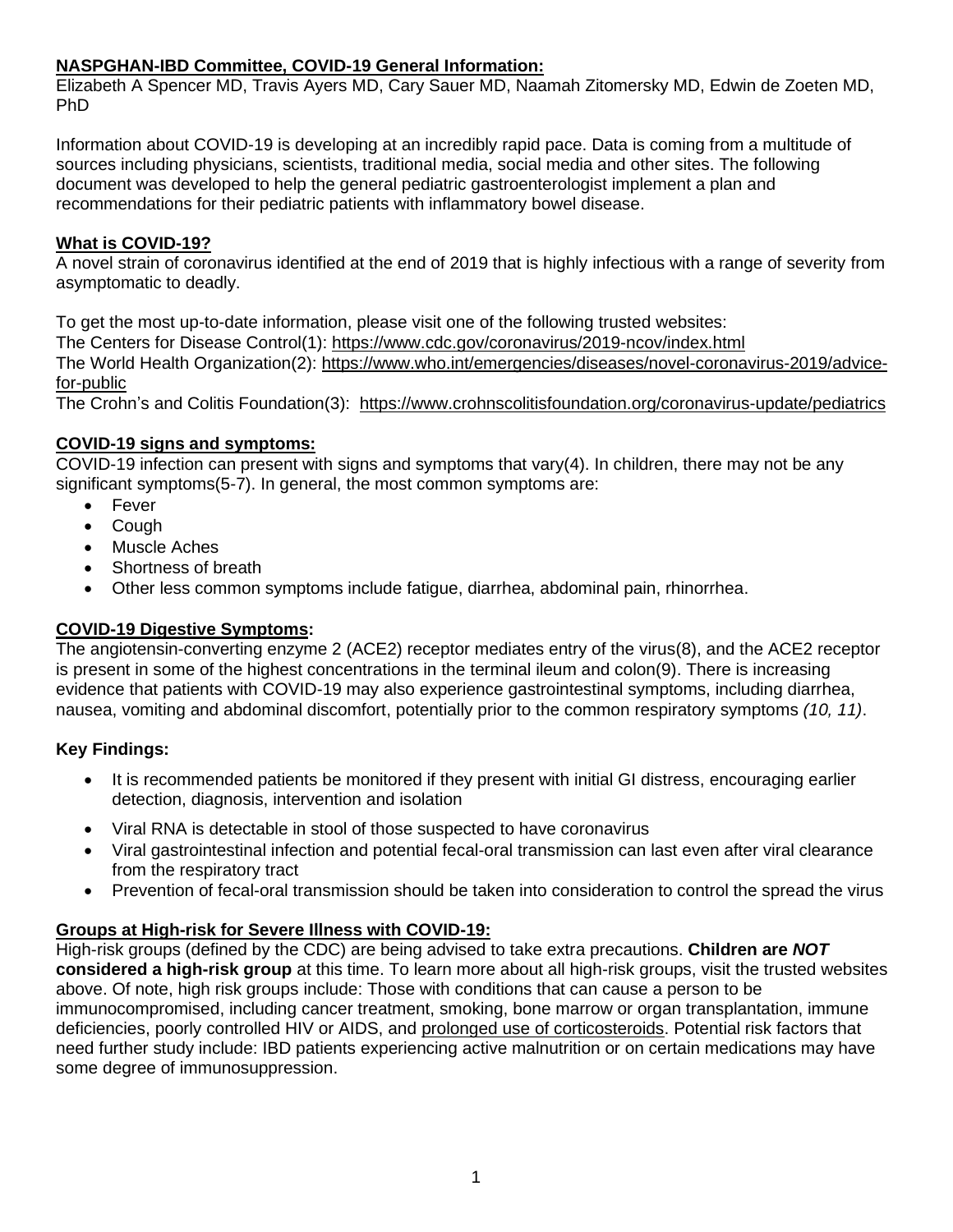### **IBD-Specific Recommendations:**

- 1. IBD patients should **not stop their IBD medications** unless they are instructed to do so by their physician as it is highly likely that uncontrolled or active IBD places a person at higher risk for infection than IBD medications (except prednisone). *See further information below*
- 2. Remind patients (and close contacts) of the importance of **strict adherence to the following**:
	- Avoid close contact with people who are sick.
	- Wash your hands with soap and water for at least 20 seconds.
	- If soap and water are not available, use a hand sanitizer that contains at least 60% alcohol.
	- Do not touch your nose, eyes, and mouth if you have not washed your hands.
	- Follow the specific guidance being issued by your local health department regarding social distancing, travel, wearing of cloth face coverings, handling of deliveries, and gathering in groups.
- 3. Conduct medical visits through **telemedicine** if possible; HIPAA restrictions have been eased in the United States to facilitate this(15).
- 4. Elective and semi-elective surgeries and endoscopies **should be delayed.** Please see recommendations from the NASPGHAN endoscopy committee or American Society for Gastroenterological Endoscopy.
- 5. Patients receiving infusions **should continue to receive the infusion without delays at the location where they have received it to date** unless there are mitigating circumstances (e.g. transportation issues). *See further information below under Home infusion vs Hospital infusion.*
- 6. Changing a well-controlled patient from an infusion therapy to a self-injectable **is not advised.**
- 7. Advise patients **to contact their provider if feeling sick** so that their physician might guide decisions on when to seek in-person care and when, or if, to delay medications.
- 8. Help contribute to our evolving knowledge by **reporting cases and outcomes to the SECURE-IBD Database**. *See further information below under SECURE-IBD.*



#### **COVID-19 and IBD Medications:** Adapted from Rubin *DT* et al*. Gastroenterology* 2020*(17)*

*Figure 1: Summary Table of IOIBD RAND Panel Statements(17) on IBD Medications and COVID-19; Abbreviations: Pred, Prednisone; BUD, Budesonide; 5-ASA, 5-aminosalicylic acid; AZA, Azathioprine; 6MP, 6-mercaptopurine; MTX, methotrexate; Anti-TNF, anti-tumor necrosis alpha therapy; VDZ, vedolizumab; UST, ustekinumab; TOFA, tofacitinib. \*medications not FDA approved in pediatrics*

*† panel voted on statements with "stop" terminology that we do not believe accurately reflects their intent*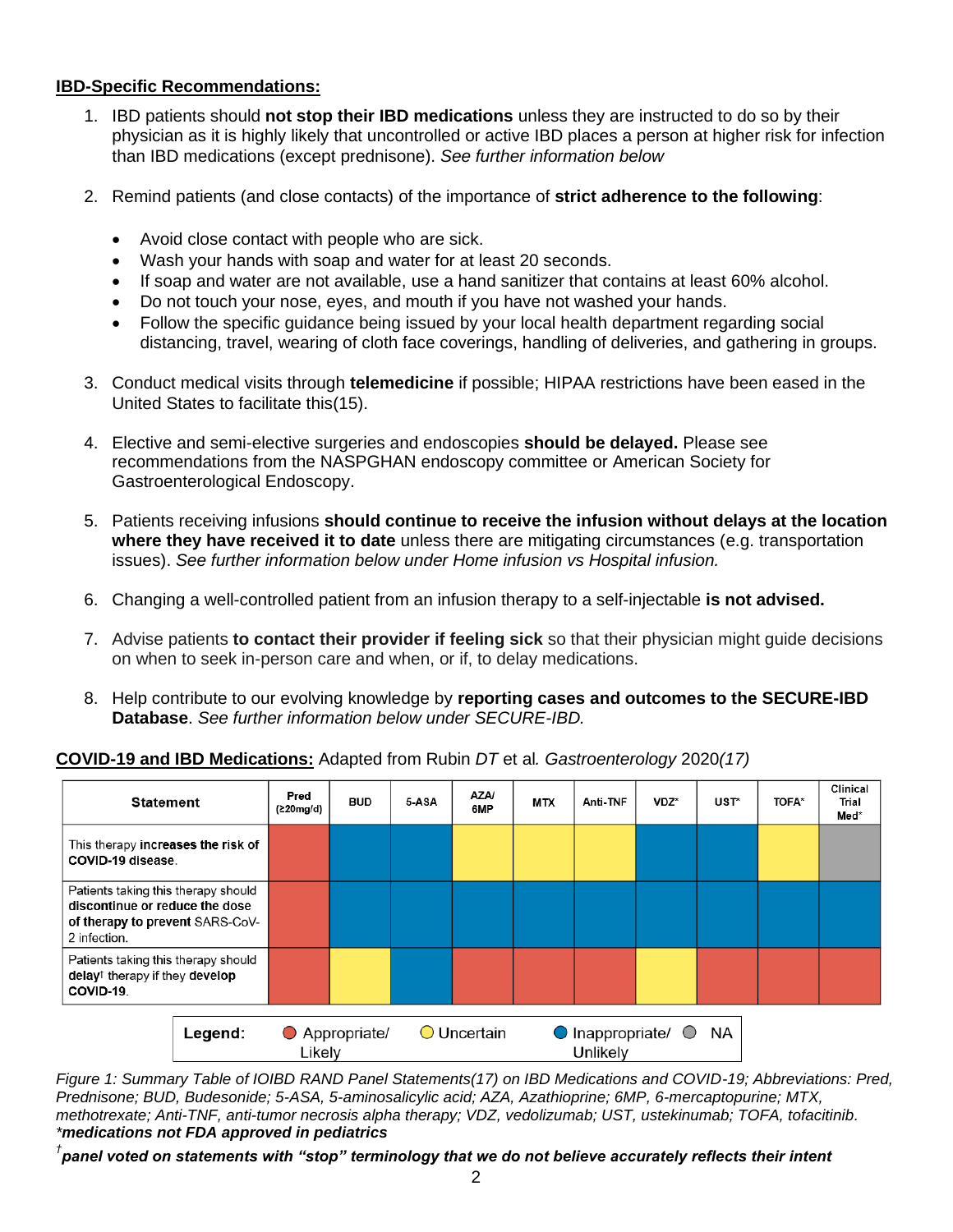### **IBD COVID Considerations**

## **SECURE-IBD:**

Information on the effects of COVID-19 on patients with IBD is based on the experience of physicians and patients in China and Europe. NASPGHAN is a supporter of developing a database of IBD patients infected with COVID-19 and encourages all of our membership to be part of the critical data collection and help improve our understanding of the effects of COVID-19 infection on IBD patients, please follow weekly updates from the SECURE-IBD registry(16), and, if you have a patient with IBD that contracts COVID-19, regardless of the outcome, please register that patient at [www.covidibd.org.](http://www.covidibd.org/)

## **Home Infusion vs Hospital Infusion:**

Currently, there is no data available on COVID-19 to specifically answer the question of where it is safest to receive an infusion. Yet, IOIBD(17) and multiple IBD centers across the country have suggested that **hospital infusions are safe and appropriate**. There is less regulation of use of PPE and appropriate hygiene with home infusion, and homecare companies are increasingly challenged to provide timely care due to staffing issues. See the prior NASPGHAN Clinical Report on Non-hospital-based Biologic Infusions in Pediatric IBD(18). In addition, a transition to homecare requires a significant amount of time and effort to move the authorization and to coordinate with the homecare company to provide the infusion, which could lead to inadvisable delays in receiving therapy. Finally, there is some recent adult data that suggests that the risk of complications and flare of disease is increased in patients that receive home infusions of biologics(19).

Due to these issues, we are making the following recommendations:

Above all encourage your patient **not to** stop the use of the biologic unless instructed to do so by a physician. **Do not** delay their appointment. We do not recommend moving infusions to homecare due to timing, access and safety concerns. All patients currently receiving infusions should continue to do this at the location where they have received it to date. If receiving hospital-based infusions, continue to do so; if already receiving home infusions, this should also be continued.

### **Psychological health:**

Don't forget that this is an extremely stressful situation(20). This is true for patients, guardians and providers. The Crohn's and Colitis Foundation has some suggestions reviewed here and at [https://www.crohnscolitisfoundation.org/coronavirus/mental-health\(](https://www.crohnscolitisfoundation.org/coronavirus/mental-health)21)

- **Parents should talk to their children about their thoughts and concerns**
- **Turn off media and news for some time each day.**
- Being stuck inside for prolonged times can be overwhelming and demotivating. If it helps, **set up a schedule** to follow for you and your family. Having times set aside for specific activities may help add structure and normalcy back into your day.
- **Begin a regular stress management practice** using relaxation, mindfulness or meditation. The following apps are helpful to create your routine: Smiling Mind, Mindfulness Coach, Buddhify, Headspace, Calm, etc.
- **Try some coping mechanisms** to help you de-stress. Whether it is cooking your favorite meal, taking a relaxing bath, or mindful breathing, there are many options you can try.
- **Connect with friends and family.** There are many ways to connect with others through technology. Take time to check in with your loved ones, with video conferencing, or phone calls.
- **Enjoy fresh air while following social distancing recommendations.** If you have a backyard, take advantage of some time outdoors. Even if you can't go outside, try to stay active. There are many online videos you can do at home to keep your body moving. Call your local gym and ask if they recommend or host any online workouts.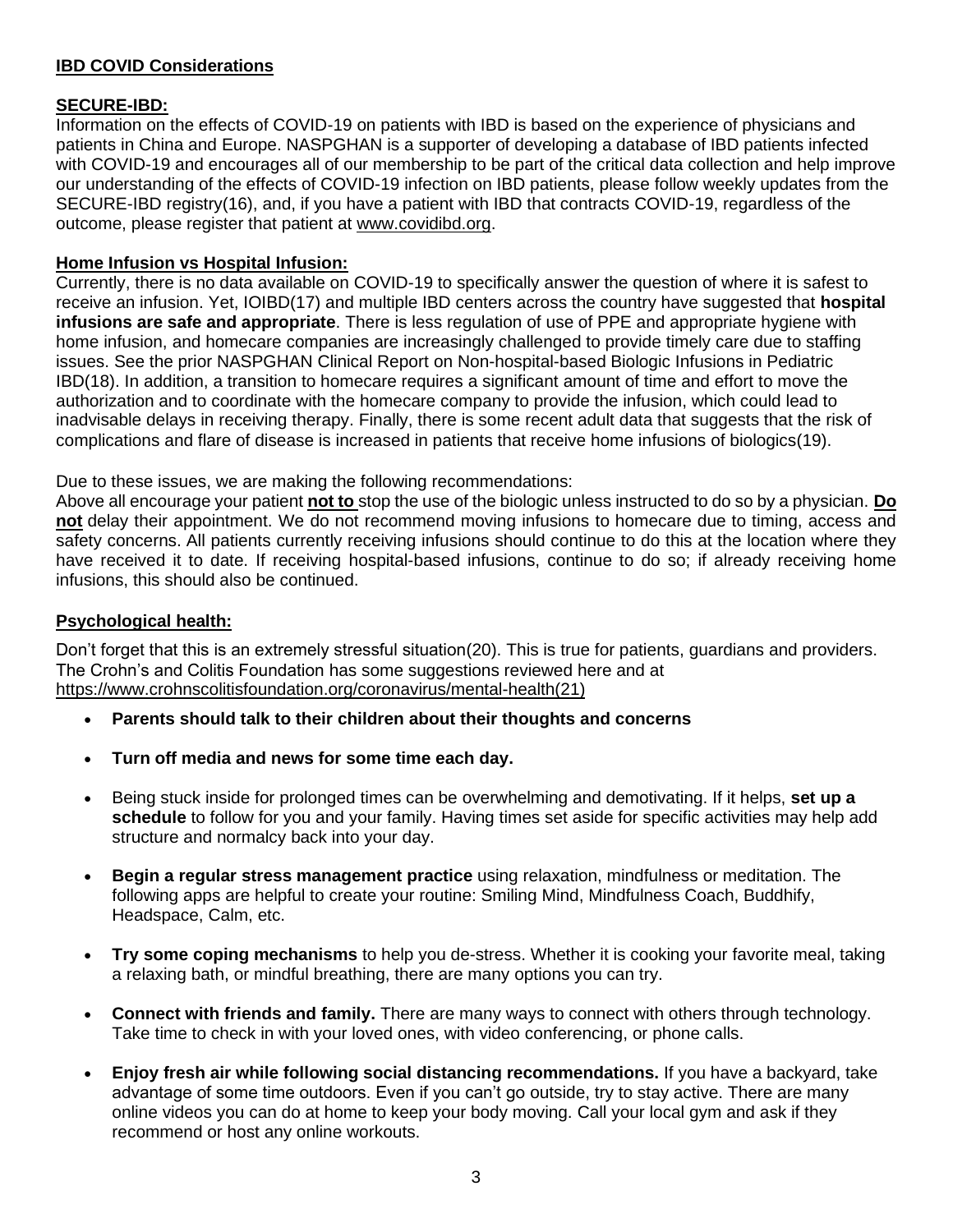## **For Parents: How do I talk with my child or teen about COVID-19?(22)**

- **NPR**
	- o [Just for Kids: A Comic Exploring the](https://www.npr.org/sections/goatsandsoda/2020/02/28/809580453/just-for-kids-a-comic-exploring-the-new-coronavirus) New Coronavirus A resource for children about coronavirus, what it is and how to protect oneself.
- **National Association of School Psychologists**
	- o [Talking to Children About COVID-19 \(Coronavirus\): A Parent Resource](https://www.nasponline.org/resources-and-publications/resources-and-podcasts/school-climate-safety-and-crisis/health-crisis-resources/talking-to-children-about-covid-19-(coronavirus)-a-parent-resource)
		- A resource for parents on how best to talk to children about the coronavirus.
- **Psychology Today**
	- o How to Talk to Your Kids about COVID-19. 7 practical steps for helping your children feel safe, not scared. [https://www.psychologytoday.com/us/blog/hope-resilience/202003/how-talk-your](https://www.psychologytoday.com/us/blog/hope-resilience/202003/how-talk-your-kids-about-covid-19)[kids-about-covid-19](https://www.psychologytoday.com/us/blog/hope-resilience/202003/how-talk-your-kids-about-covid-19)
- **New York Times**
	- o [Talking to Teens and Tweens about Coronavirus](https://www.nytimes.com/2020/03/02/well/family/coronavirus-teenagers-anxiety.html)

This article details advice from experts on how parents can help teens be prepared and have the right information about the coronavirus.